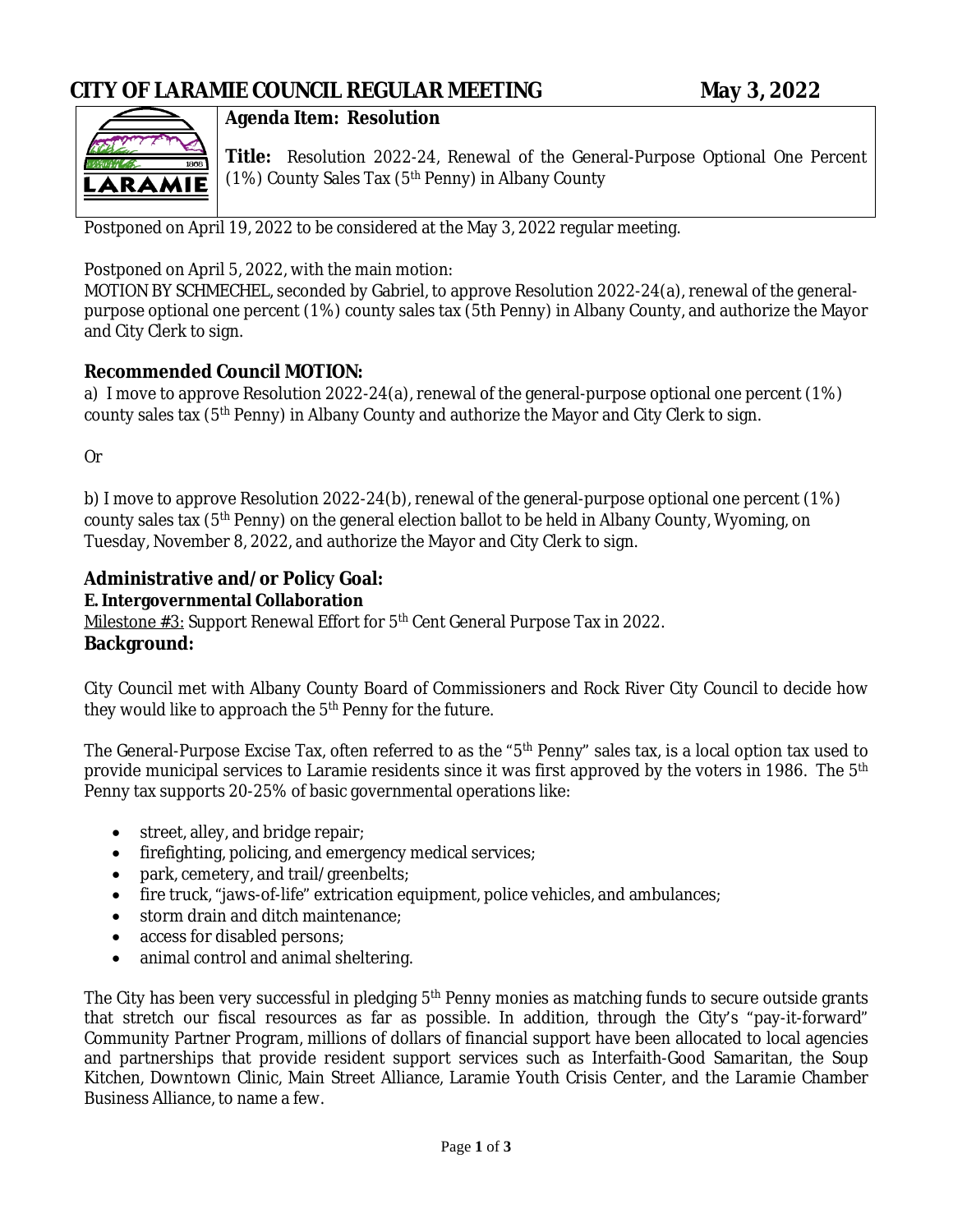| <b>Local Option Tax</b><br><b>Type</b> | Common<br><b>Name</b> | Last<br><b>Approved by</b><br>Amount<br>the Voters<br>of Tax |      | <b>Tax Expires</b> | <b>Renewal Election</b><br>to be Held |  |
|----------------------------------------|-----------------------|--------------------------------------------------------------|------|--------------------|---------------------------------------|--|
| <b>General Purpose</b>                 |                       |                                                              |      |                    |                                       |  |
| Excise                                 | 5th Cent              | 1 ¢                                                          | 2018 | 12/31/2022         | November 2022                         |  |

Since 2014, 5<sup>th</sup> Penny sales tax monies have become increasingly necessary to pay for basic and essential municipal services due to the significant decline in appropriations from the State of Wyoming. Since 2014, the State Legislature has voted repeatedly to reduce direct distribution funding to Laramie by approximately \$1.6 million per year and to eliminate the capital consensus program which provided an average of \$500,000 per year for public safety services and street and storm water improvements. The 2020 census had low population counts for the City of Laramie which directly effects the amount of direct distribution in FY 2023. The legislature this year added extra monies for hardship communities for FY23 & FY24, but the city will still receive less funding than from the prior year. After several years of slower gains, the city is experiencing higher online sales tax collections. In 2021, there was a one-time large increase in sales tax due to an energy project. This gain allowed for additional one-time fund balance of approximately \$2.0 to \$2.5 million  $(4^{\text{th}}, 5^{\text{th}}, 6^{\text{th}}$  pennies) to offset inflationary and project costs attributable to COVID-19 project and employment shortages. If you compare data through 2020 the normal gain in local and share tax revenues is 4.91 percent, regrettably regional inflation due to COVID 19 impact has more than offset this small growth.

|                                                                                                                                                          | FY2016         | FY2017   | FY2018   | FY2019   | FY2020   | FY2021   | % Change<br>FY16 to<br>FY21 | % Change<br>FY16 to<br><b>FY20</b> |
|----------------------------------------------------------------------------------------------------------------------------------------------------------|----------------|----------|----------|----------|----------|----------|-----------------------------|------------------------------------|
| <b>LOCAL TAXES</b>                                                                                                                                       |                |          |          |          |          |          |                             |                                    |
| *County Sales & Use Tax, $5^{\rm th}$ Cent                                                                                                               | \$4.540        | \$4.566  | \$4.823  | \$4.952  | \$5207   | \$6,562  | 44.54%                      | 14.69%                             |
| th<br>*County Sales & Use Tax, 6 Cent                                                                                                                    | \$3.530        | \$3.549  | \$3.750  | \$3.789  | \$3.935  | \$4,955  | 40.37%                      | 11.47%                             |
| Municipal Franchise Fees                                                                                                                                 | \$1,699        | \$1.714  | \$1.738  | \$1.741  | \$1.746  | \$1.738  | .02%                        | .02%                               |
| Municipal Property Tax (8 Mill)                                                                                                                          | \$1.828        | \$1.875  | \$1.906  | \$1.987  | \$2,101  | \$2,213  | 21.06%                      | 14.93%                             |
| <b>Total All Local Option Taxes</b><br><i>*Note: 2021 had one-time sales</i><br>Tax making collections historical high<br>(Review estimate through 2020) | <b>S11.597</b> | \$11.704 | \$12,217 | \$12,469 | \$12,989 | \$15,468 | 33.38%                      | 12.0%                              |
| <b>STATE-SHARED TAXES</b>                                                                                                                                |                |          |          |          |          |          |                             |                                    |
| Suppl. Funding/Direct Distribution                                                                                                                       | \$5.261        | \$4.777  | \$4,269  | \$3.997  | \$4.103  | \$4.153  | $-21.06%$                   | $-22.01%$                          |
| *State Sales & Use Tax, 1st-4th Cents                                                                                                                    | \$5,299        | \$5.359  | \$5.623  | \$5.738  | \$6.056  | \$7.750  | 46.25%                      | 14.29%                             |
| Gasoline Tax*                                                                                                                                            | \$0.764        | \$0.802  | \$0.761  | \$0.752  | \$0.774  | \$0.725  | $-5.0\%$                    | 2.0%                               |
| Special Fuels Tax*                                                                                                                                       | \$0.294        | \$0.309  | \$0.304  | \$0.319  | \$0.336  | \$0.306  | 4.08%                       | 14.29%                             |
| Cigarette Tax                                                                                                                                            | \$0.101        | \$0.095  | \$0.088  | \$0.088  | \$0.085  | \$0.087  | $-13.86%$                   | $-15.84%$                          |
| <b>Auto Tax</b>                                                                                                                                          | \$0.478        | \$0.483  | \$0.519  | \$0.546  | \$0.575  | \$0.601  | 25.73%                      | 20.29%                             |
| Mineral Royalty Tax                                                                                                                                      | \$0.714        | \$0.721  | \$0.724  | \$0.744  | \$0.756  | \$0.762  | 6.72%                       | 5.88%                              |
| Severance Tax                                                                                                                                            | \$1.145        | \$1.144  | \$1.144  | \$1.143  | \$1.143  | \$1.139  | $-0.05%$                    | $-0.05%$                           |
| Pari-Mutual/Wyoming Lottery                                                                                                                              | \$0.093        | \$0.138  | \$0.286  | \$0.288  | \$0.192  | \$0.230  | 147.31%                     | 106.45%                            |